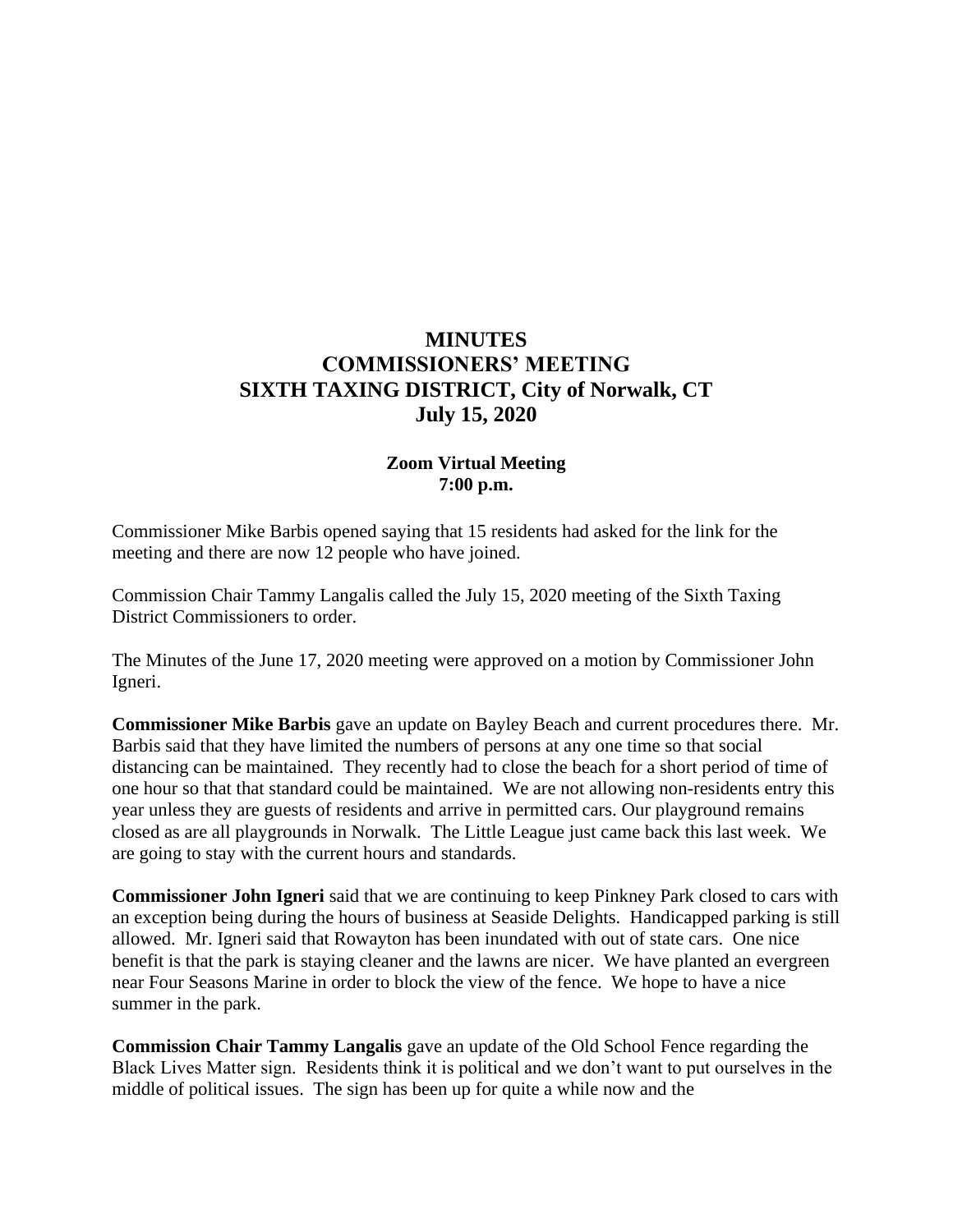# **MINUTES – July 15, 2020 Page Two**

Commissioners would like to suggest that signs in people's yards are not restricted after the sign on the fence is taken down.

Comments from some residents stated that it is worth noting that the sign being hung on the fence happened spontaneously. Any fund raising monies will be donated to the Carver Foundation. The Commissioners were thanked for what they've done to bring this sign and its message to the fore. They also want to thank the community for the funds raised in support of this issue. One comment was made that they had received a ton of support from the community and he feels that the majority would like to see the sign stay up. Jane Seymour said that the message sent by the sign is a positive one. Mrs. Langalis said that they've all had a number of comments and that people had asked the Commissioners to remove the sign. Tammy mentioned that the sign had been up for a month when the limit is ordinarily 2 weeks for signs. We're going to take it down for now. She thanked the residents that have commented on this issue.. The District Property Manager keeps tabs on how long things have been hung on the fence.

The next topic on the Agenda is an update on the Bell Island Bridge and the jumping there. Mrs. Langalis said that we talked about this at the last meeting and crowds have diminished quite a bit since them. It is concerning that some people are jumping at low tide. The Commission will have some sign put up there stating that no one should jump from the bridge. Some sort of indication of when it's safe to jump (as people will undoubtedly do it anyway) should be there. Something on the order of "If you can see this line, it's too shallow to jump" might be appropriate. We do have insurance, of course. But, no one wants to have an accident there on our consciences if we didn't do enough to protect jumpers.

One resident says that she walks every day past the Bell Island Bridge and she sees trash everywhere since Covid, including take out wrappers, etc. Trash seems to be more of a problem now. It was noted that there is a trash can at the Bell Island Gate House Park. It is surmised that people are not picking up trash that they see because of a fear of Covid germs that might be on the trash. Mrs. Langalis thanked the resident caller for their input. Mrs. Langalis noted that the bridge is City property and the roadway is the concern of the City of Norwalk. We will try to devise a way that the trash might be removed safely.

Under **NEW BUSINESS**, Commissioner Barbis said that Drew Brees had posted on Next Door Rowayton about the condition of the Rowayton School Pond. We appreciate the input of all residents. We have investigated ways of reducing the algae problems. Dredging has been proposed but that is quite expensive. We feel that it was not helpful to cut down all the trees at the school pond. Water actually runs back into the pipe now. The water is so shallow, that we can't even install an aerator. We've talked about this problem ad nauseam. Waste from fish creates another problem. This pond is not a 6TD property but is owned by the City of Norwalk. We have to work with the Department of Recreation and Parks. The estimate for an aerator is \$1500. Even so, as previously noted, the pond is too shallow to use an aerator. When the dam was built there, the level of the pond was supposed to go higher. It hasn't really done that. Tia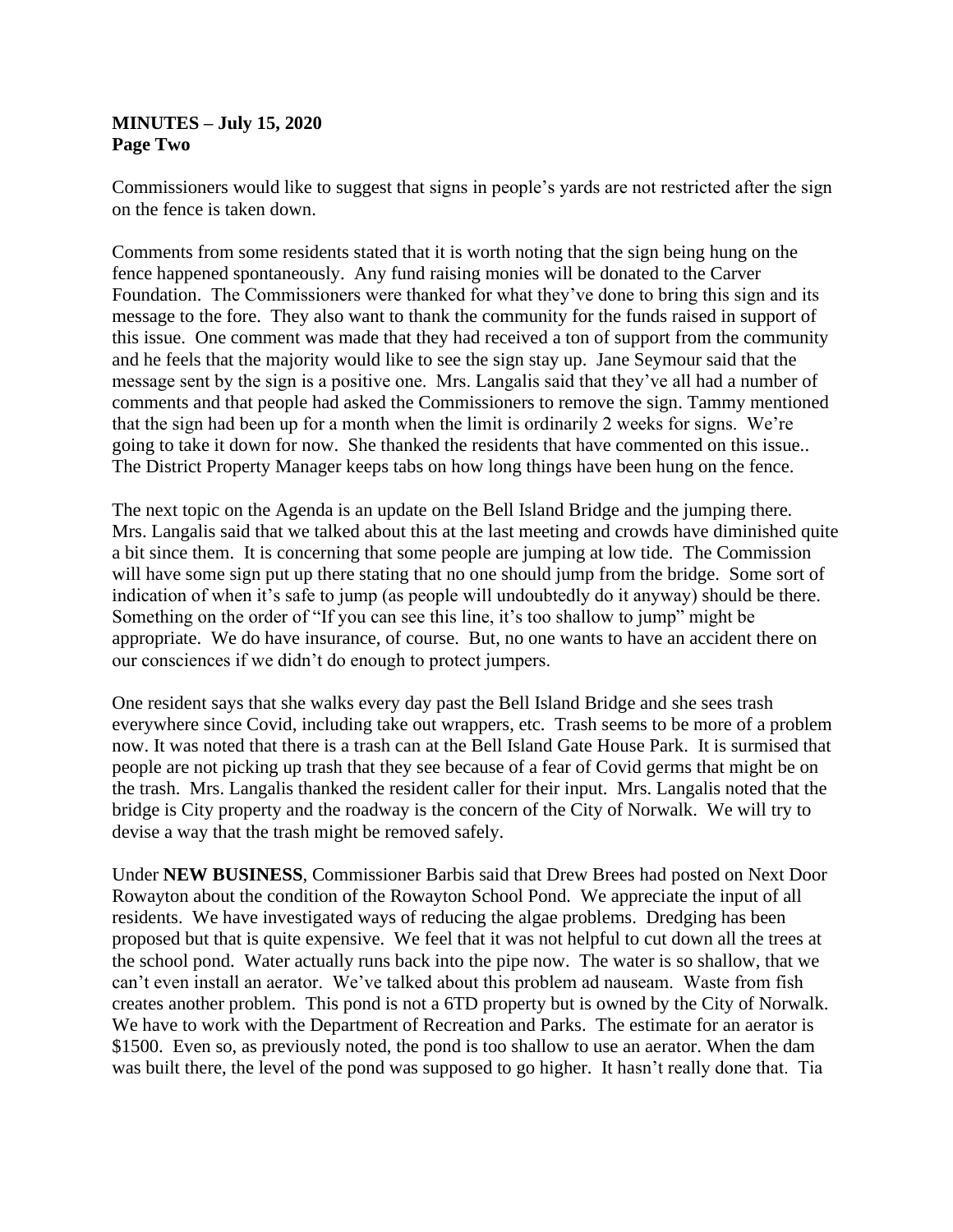# **MINUTES – July 15, 2020 Page Three**

Sidey, a former resident, has since moved to California. Somehow her notes and research on the problem got lost. A lot of sediment comes off I-95 and somehow makes its way into the pond. This creates a need for dredging.

Commission Chair Tammy Langalis said that the best thing to get help immediately on different problems is to take residents' ideas to the right person at City Hall. So, residents, please send us any information and/or ideas you might have and we will work with the city on them. We have to play within the rules and regulations and guidelines. But if we can find funds to implement any ideas, we will look into doing that.

Mr. Barbis said that our Community Policing Officer Jeremy Salley had to leave but he said that there have been a rash of burglaries and car thefts. There were 15 cars stolen in June. All had key fobs in the car. Residents are asked to please keep their key fobs in the house. Keep cars locked as well. It's not just a problem here. The police have caught a few people. If any of these people are under 18 years old, they really don't have any consequences. Besides these burglaries, there have been parties behind Rowayton School and the party goers often migrate to the Community Center property. We are strongly discouraging such parties with little success.

In reply to resident Hannah Bildahl, Mr. Barbis said that they've dug test holes quite deeply at Bayley Beach. Residents did some work on the sand a few years ago. They donated a piece of equipment that we use everyday. All those shells on the beach came from winter storms. We're fighting Mother Nature. The manager at Wee Burn comes over and sifts through the sand and that makes it a little bit better. We shifted a lot of sand in May but it was just a drop in the bucket. Unfortunately, we have limited resources to dedicate to the beach sand. We do get a lot of help from community efforts. The RCA had the playground installed. They also have a Trash Bash every year and, I believe, they target Bayley as well as other spots around town. We have \$75,000 dedicated to improving the drainage at the Little League field. The sidewalk and intersection project got put on hold. That project will take place next year.

Another resident suggested that people know when the police change shifts and think they can get away with things when that happens. Door bell cameras are extremely effective and have caught would be criminals in the act. Mrs. Langalis said that she would ask our Community Security Officer to patrol that in addition to Officer Salley being here.

# **REPORTS**

**District Treasurer Gil Kernan** submitted his report and said that we're in good shape financially.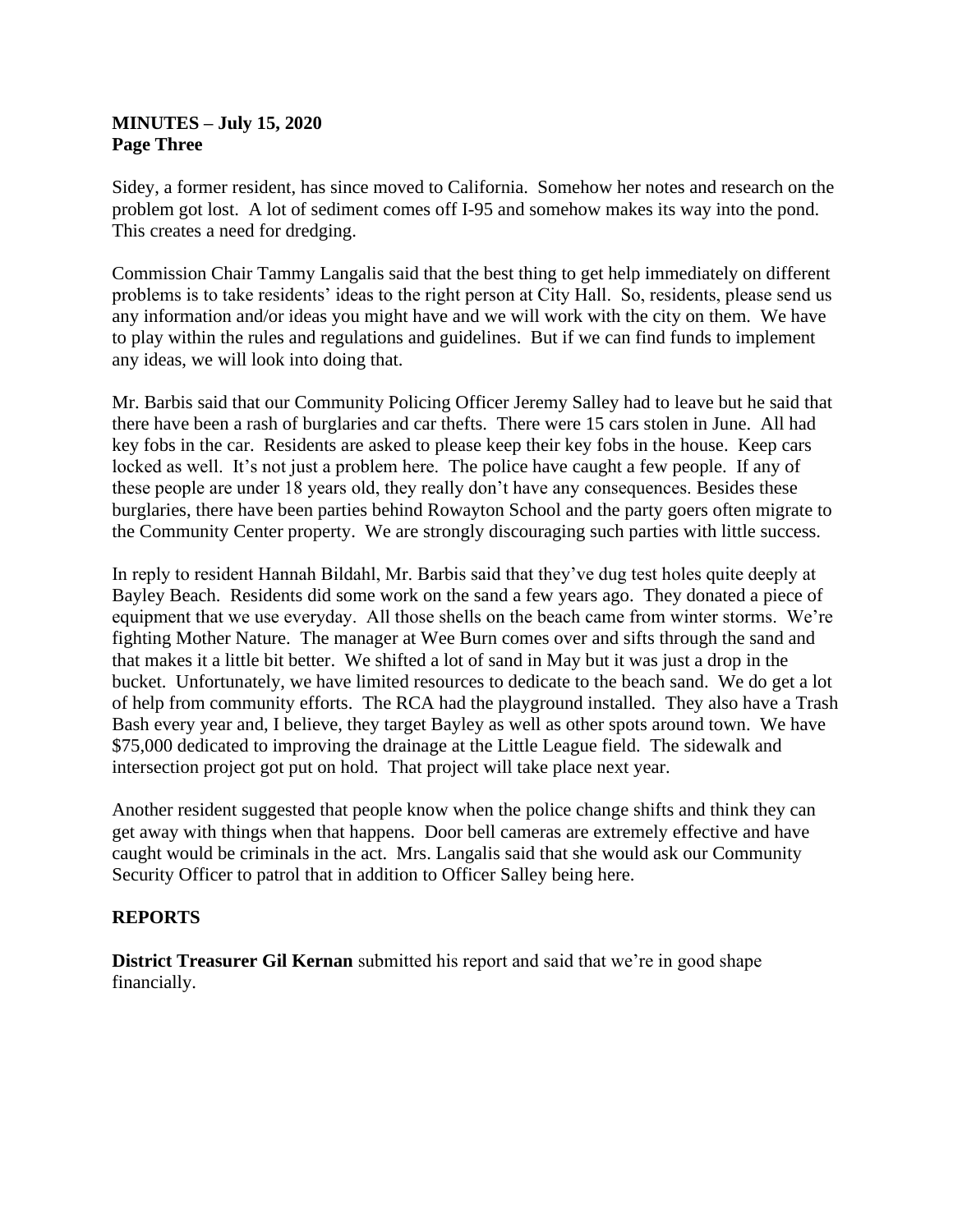**MINUTES – July 15, 2020 Page Four**

# **Sixth Taxing District Treasurer's Narrative Report Commissioners' Meeting July 15, 2020**

#### **Handouts to Commissioners\*:**

- Budget vs Actual report as of June 30, 2020 for FY 19-20
- Capital Funds Project Balances report as of June 30, 2020
- Report of Bills Paid for the following months:
	- June 2020

# **Comments on Reports:**

- **Budget vs Actual Report for FY 19-20**
	- Our income is at 101% of the budgeted income due to the Federal PPP Loan
	- Our expenses are currently at 95% of the budgeted expenses. We are still waiting for a few more invoices for June that will increase this percentage.
- **Capital Budget**
	- Including reserves, the Capital account has a balance of \$280,529

#### **Events:**

- We are reviewing Fiscal Year End and setting up for the new Fiscal Year
- The Treasurer's Office is starting review for the Annual Audit

\*Please note, these are preliminary drafts and not final audited reports. --Statistical reports will appear at the end of the Minutes

| <b>Report of the Fire Marshal</b>  |                  | <b>July 2020</b>            |                 | <b>Ed Carlson</b> |
|------------------------------------|------------------|-----------------------------|-----------------|-------------------|
| <b>Type of Activity</b>            |                  | #                           |                 | # Man Hours       |
| <b>Blasting Permits</b>            |                  | ***                         |                 | ***               |
| <b>Blasting Site Inspections</b>   |                  | ***                         |                 | ***               |
| <b>Building Inspections</b>        |                  | 4                           |                 |                   |
| Clerical (office) work             |                  |                             |                 | 18                |
| <b>Fire Marshal Conferences</b>    |                  |                             |                 |                   |
| <b>Career Development Training</b> |                  | $\mathcal{D}_{\mathcal{L}}$ |                 | 6                 |
| Investigation(s)                   |                  |                             |                 |                   |
| Meetings:                          | District Monthly |                             |                 |                   |
|                                    | <b>FNHCFMA</b>   |                             |                 |                   |
| Plan Review                        |                  |                             |                 |                   |
|                                    |                  |                             | Total Man Hrs.: | 34                |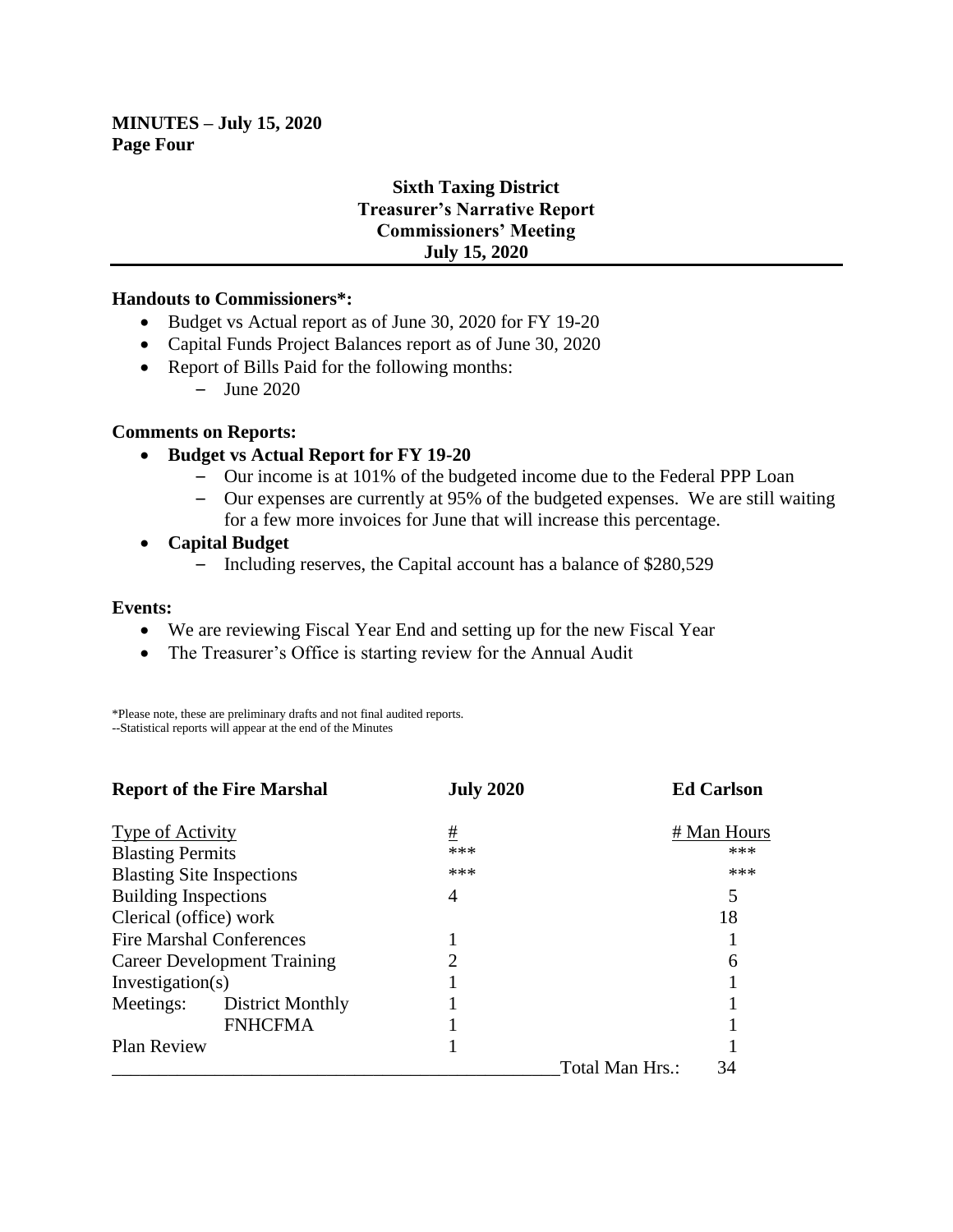# **MINUTES – July 15, 2020 Page Five**

Fire Marshal Remarks:

Detectors installed at 42 Roton Avenue

- Career Development has moved to a webinar format for the upcoming season starting in June.
- All inspections are continuing according to schedule with proper precautions taken and PPE is used during the inspection.

#### **Report of the District Property Manager July 2020 Ed Carlson**

# **Community Center:**

- 1. Contractor doing the work at the Paddle Hut has sealed the gaps around the exhaust vents on the main building.
- 2. We have locked in a propane price of \$169.9 per gallon to 4/2021.
- 3. We have a lot of cut tree rounds for residents to take home and split.

# **Bayley Beach:**

- 1. Some of the holes in the parking lot have been filled with temporary patch. Many more will be done when warm weather arrives and we get more millings.
- 2. A new router was installed and the cameras are in operation.
- 3. The grease trap machine has malfunctioned and will most likely need a new motor and switches.
- 4. The lock on the ladies' room door was replaced.

# **Pinkney Park:**

- 1. The Arborvitae trees planted along the fence are being kept watered daily.
- 2. The public bathroom received a fresh coat of paint.
- 3. A new Crosswalk sign was purchased and is in use for the Farmers' Market and other Park events.

# **R. R. Parking Lot:**

- 1. The westbound shed was painted inside and out by Peter Havens.
- 2. 14 permit holders have turned in their permits
- 3. There are a number of permits that have not been renewed to the annual payment system. We will be contacting them.

Mr. Carlson said that at some point, we want to be able to open the properties. We will provide a hand sanitizer station. If there is an event or meeting, we would have to clean the property after that. We have to pass the cost of this along to the consumer  $-$  a Covid fee.

Mr. Carlson also said that he thinks it's a good idea to go back to the annual permit renewal. There are now about 150 people on the Wait List. Tammy Langalis said that she will reach out to Ted Cook about some ideas for running the concession in the station house. If his ideas work out, we might need to do an RFP for running the concession.